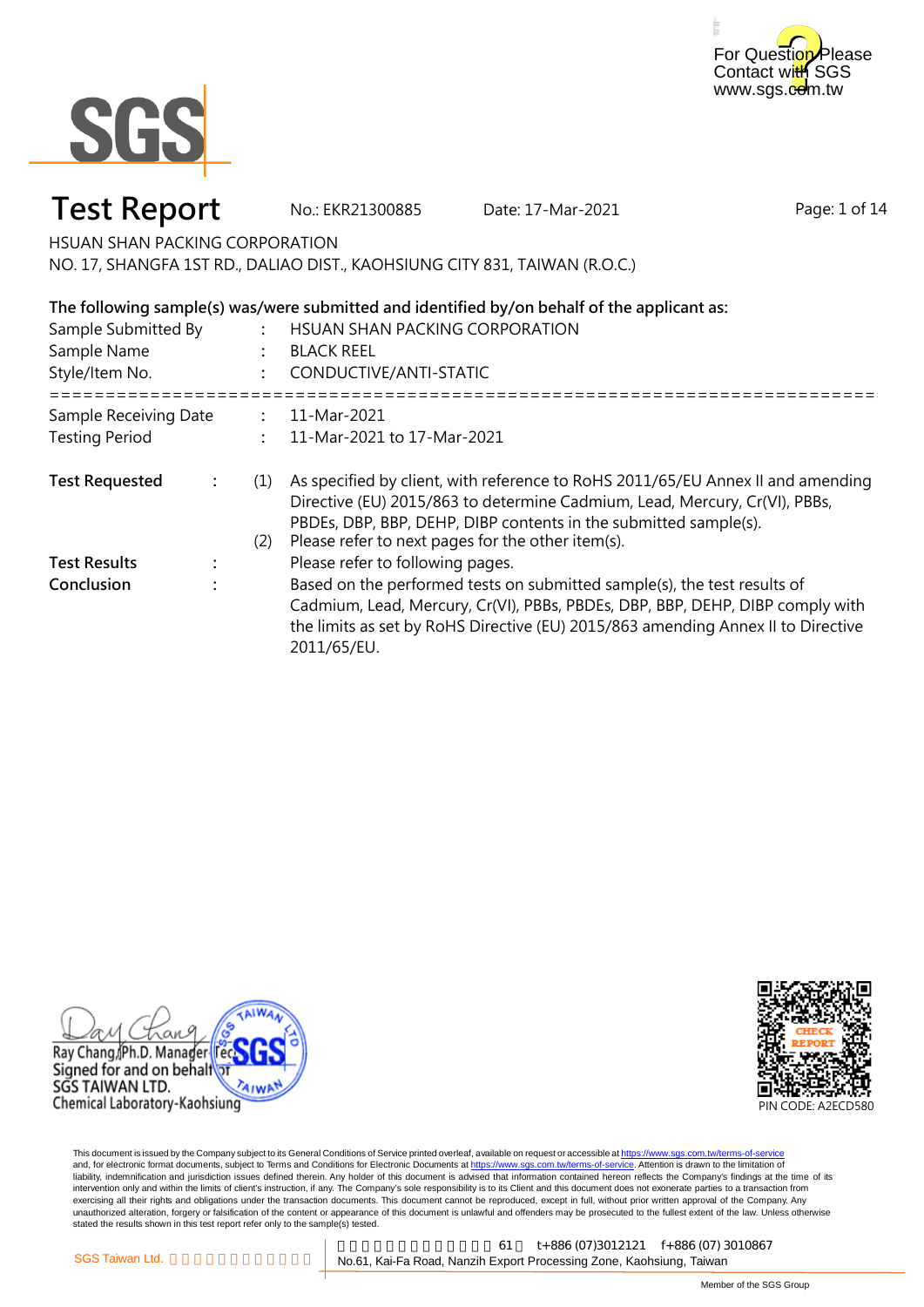

## **Test Report** No.: EKR21300885 Date: 17-Mar-2021 Page: 2 of 14

HSUAN SHAN PACKING CORPORATION

### NO. 17, SHANGFA 1ST RD., DALIAO DIST., KAOHSIUNG CITY 831, TAIWAN (R.O.C.)

### **Test Part Description**

No.1 **:** BLACK REEL

#### **Test Result(s)**

| Test Item(s)                                        | Method                                                                                    | <b>Unit</b> | <b>MDL</b>     | Result | Limit          |
|-----------------------------------------------------|-------------------------------------------------------------------------------------------|-------------|----------------|--------|----------------|
|                                                     |                                                                                           |             |                | No.1   |                |
| Cadmium (Cd) (CAS No.: 7440-43-9)                   | With reference to IEC 62321-5: 2013,<br>analysis was performed by ICP-OES.                | mg/kg       | $\overline{2}$ | n.d.   | 100            |
| Lead (Pb) (CAS No.: 7439-92-1)                      |                                                                                           | mg/kg       | $\overline{2}$ | n.d.   | 1000           |
| Mercury (Hg) (CAS No.: 7439-97-6)                   | With reference to IEC 62321-4: 2013+<br>AMD1: 2017, analysis was performed<br>by ICP-OES. | mg/kg       | $\overline{2}$ | n.d.   | 1000           |
| Hexavalent Chromium Cr(VI) (CAS No.:<br>18540-29-9) | With reference to IEC 62321-7-2:<br>2017, analysis was performed by UV-<br>VIS.           | mg/kg       | $\overline{8}$ | n.d.   | 1000           |
| Monobromobiphenyl                                   |                                                                                           | mg/kg       | 5              | n.d.   | ÷,             |
| Dibromobiphenyl                                     |                                                                                           | mg/kg       | 5              | n.d.   |                |
| Tribromobiphenyl                                    |                                                                                           | mg/kg       | 5              | n.d.   |                |
| Tetrabromobipenyl                                   | With reference to IEC 62321-6: 2015,                                                      | mg/kg       | 5              | n.d.   |                |
| Pentabromobiphenyl                                  |                                                                                           | mg/kg       | 5              | n.d.   |                |
| Hexabromobiphenyl                                   | analysis was performed by GC/MS.                                                          | mg/kg       | 5              | n.d.   | $\overline{a}$ |
| Heptabromobiphenyl                                  |                                                                                           | mg/kg       | $\overline{5}$ | n.d.   |                |
| Octabromobiphenyl                                   |                                                                                           | mg/kg       | $\overline{5}$ | n.d.   |                |
| Nonabromobiphenyl                                   |                                                                                           | mg/kg       | 5              | n.d.   | $\overline{a}$ |
| Decabromobiphenyl                                   |                                                                                           | mg/kg       | 5              | n.d.   | L              |
| <b>Sum of PBBs</b>                                  |                                                                                           | mg/kg       |                | n.d.   | 1000           |
| Monobromodiphenyl ether                             | With reference to IEC 62321-6: 2015,<br>analysis was performed by GC/MS.                  | mg/kg       | 5              | n.d.   |                |
| Dibromodiphenyl ether                               |                                                                                           | mg/kg       | 5              | n.d.   |                |
| Tribromodiphenyl ether                              |                                                                                           | mg/kg       | 5              | n.d.   | $\equiv$       |
| Tetrabromodiphenyl ether                            |                                                                                           | mg/kg       | 5              | n.d.   |                |
| Pentabromodiphenyl ether                            |                                                                                           | mg/kg       | 5              | n.d.   |                |
| Hexabromodiphenyl ether                             |                                                                                           | mg/kg       | 5              | n.d.   | $\overline{a}$ |
| Heptabromodiphenyl ether                            |                                                                                           | mg/kg       | $\overline{5}$ | n.d.   | $\overline{a}$ |
| Octabromodiphenyl ether                             |                                                                                           | mg/kg       | 5              | n.d.   |                |
| Nonabromodiphenyl ether                             |                                                                                           | mg/kg       | 5              | n.d.   |                |
| Decabromodiphenyl ether                             |                                                                                           | mg/kg       | 5              | n.d.   |                |
| <b>Sum of PBDEs</b>                                 |                                                                                           | mg/kg       |                | n.d.   | 1000           |

This document is issued by the Company subject to its General Conditions of Service printed overleaf, available on request or accessible at <u>https://www.sgs.com.tw/terms-of-service</u><br>and, for electronic format documents, su liability, indemnification and jurisdiction issues defined therein. Any holder of this document is advised that information contained hereon reflects the Company's findings at the time of its intervention only and within the limits of client's instruction, if any. The Company's sole responsibility is to its Client and this document does not exonerate parties to a transaction from exercising all their rights and obligations under the transaction documents. This document cannot be reproduced, except in full, without prior written approval of the Company. Any<br>unauthorized alteration, forgery or falsif

高雄市楠梓加工出口區開發 61 t+886 (07)3012121 f+886 (07) 3010867 SGS Taiwan Ltd. <br> **CGS Taiwan Ltd.** Consumer States No.61, Kai-Fa Road, Nanzih Export Processing Zone, Kaohsiung, Taiwan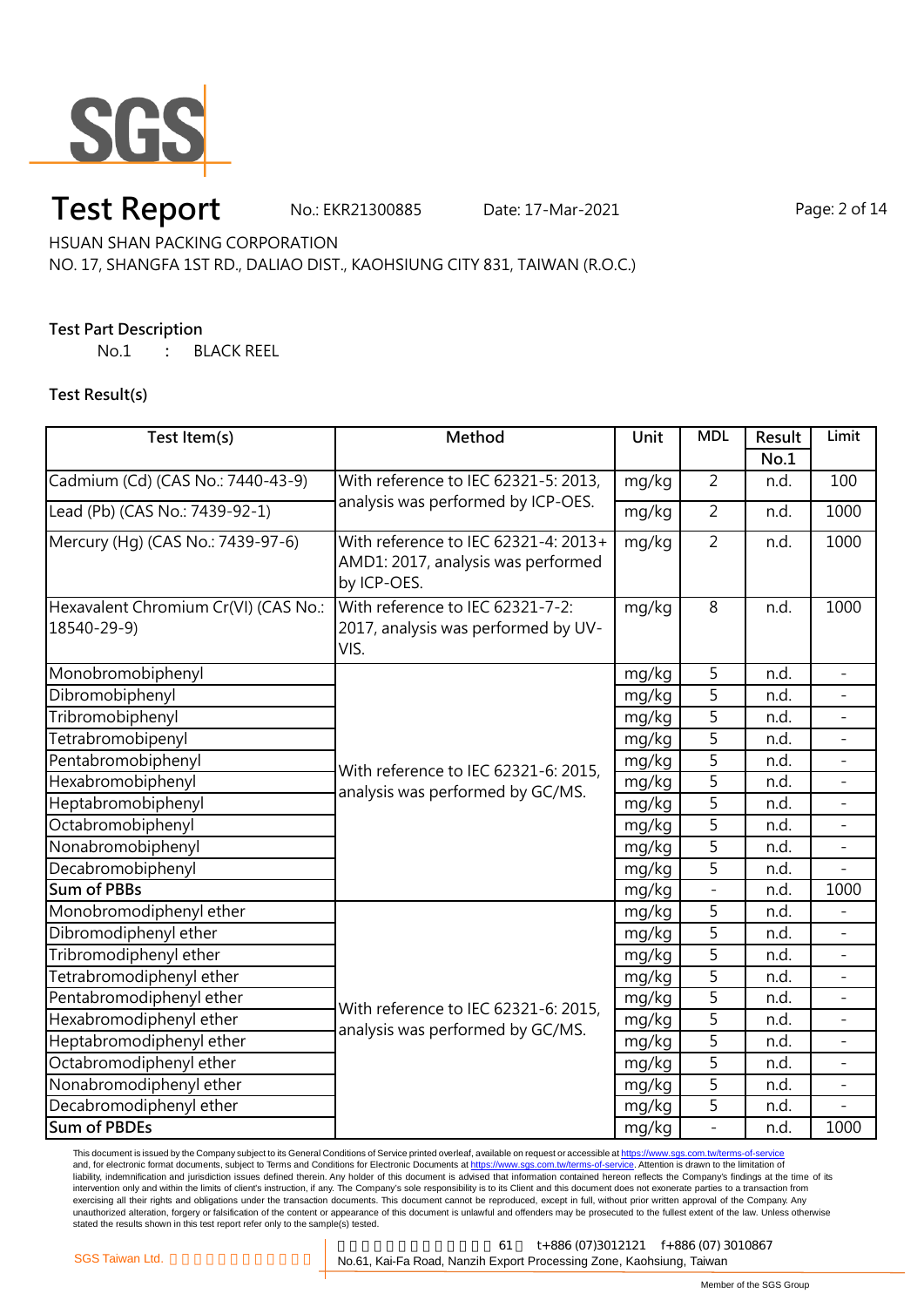

# **Test Report** No.: EKR21300885 Date: 17-Mar-2021 Page: 3 of 14

HSUAN SHAN PACKING CORPORATION

NO. 17, SHANGFA 1ST RD., DALIAO DIST., KAOHSIUNG CITY 831, TAIWAN (R.O.C.)

| Test Item(s)                                                                            | Method                                                                                    | Unit  | <b>MDL</b>     | Result   | Limit          |
|-----------------------------------------------------------------------------------------|-------------------------------------------------------------------------------------------|-------|----------------|----------|----------------|
|                                                                                         |                                                                                           |       |                | No.1     |                |
| Butyl benzyl phthalate (BBP) (CAS No.:<br>$85 - 68 - 7$                                 | With reference to IEC 62321-8: 2017,<br>analysis was performed by GC/MS.                  | mg/kg | 50             | n.d.     | 1000           |
| Dibutyl phthalate (DBP) (CAS No.: 84-<br>$74-2)$                                        |                                                                                           | mg/kg | 50             | n.d.     | 1000           |
| Diisobutyl phthalate (DIBP) (CAS No.:<br>$84 - 69 - 5$                                  |                                                                                           | mg/kg | 50             | n.d.     | 1000           |
| Di-(2-ethylhexyl) phthalate (DEHP)<br>(CAS No.: 117-81-7)                               |                                                                                           | mg/kg | 50             | n.d.     | 1000           |
| Fluorine (F) (CAS No.: 14762-94-8)                                                      | With reference to BS EN 14582: 2016,<br>analysis was performed by IC.                     | mg/kg | 50             | n.d.     | $\equiv$       |
| Chlorine (Cl) (CAS No.: 22537-15-1)                                                     |                                                                                           | mg/kg | 50             | n.d.     | $\overline{a}$ |
| Bromine (Br) (CAS No.: 10097-32-2)                                                      |                                                                                           | mg/kg | 50             | n.d.     |                |
| lodine (I) (CAS No.: 14362-44-8)                                                        |                                                                                           | mg/kg | 50             | n.d.     |                |
| Perfluorooctanoic acid (PFOA) and it's<br>salt (CAS No.: 335-67-1 and its salts)        | With reference to CEN/TS 15968:<br>2010, analysis was performed by<br>LC/MS/MS.           | mg/kg | 0.01           | n.d.     |                |
| Perfluorooctane sulfonate (PFOS) and<br>it's salt (CAS No.: 1763-23-1 and its<br>salts) |                                                                                           | mg/kg | 0.01           | n.d.     |                |
| Dimethyl fumarate (DMFu) (CAS No.:<br>$624 - 49 - 7$                                    | With reference to US EPA 3550C:<br>2007, analysis was performed by<br>GC/MS.              | mg/kg | 0.1            | n.d.     |                |
| Polyvinyl chloride (PVC)                                                                | With reference to ASTM E1252: 2013,<br>analysis was performed by FT-IR and<br>Flame Test. | $***$ |                | Negative |                |
| Formaldehyde (CAS No.: 50-00-0)                                                         | With reference to ISO 17226-1: 2018,<br>analysis was performed by LC/DAD.                 | mg/kg | 3              | n.d.     |                |
| Antimony (Sb) (CAS No.: 7440-36-0)                                                      | With reference to US EPA 3052: 1996,<br>analysis was performed by ICP-OES.                | mg/kg | $\overline{2}$ | n.d.     |                |

This document is issued by the Company subject to its General Conditions of Service printed overleaf, available on request or accessible at <u>https://www.sgs.com.tw/terms-of-service</u><br>and, for electronic format documents, su liability, indemnification and jurisdiction issues defined therein. Any holder of this document is advised that information contained hereon reflects the Company's findings at the time of its intervention only and within the limits of client's instruction, if any. The Company's sole responsibility is to its Client and this document does not exonerate parties to a transaction from exercising all their rights and obligations under the transaction documents. This document cannot be reproduced, except in full, without prior written approval of the Company. Any<br>unauthorized alteration, forgery or falsif

高雄市楠梓加工出口區開發 61 t+886 (07)3012121 f+886 (07) 3010867 SGS Taiwan Ltd. **Company of the Constructed Training No.61**, Kai-Fa Road, Nanzih Export Processing Zone, Kaohsiung, Taiwan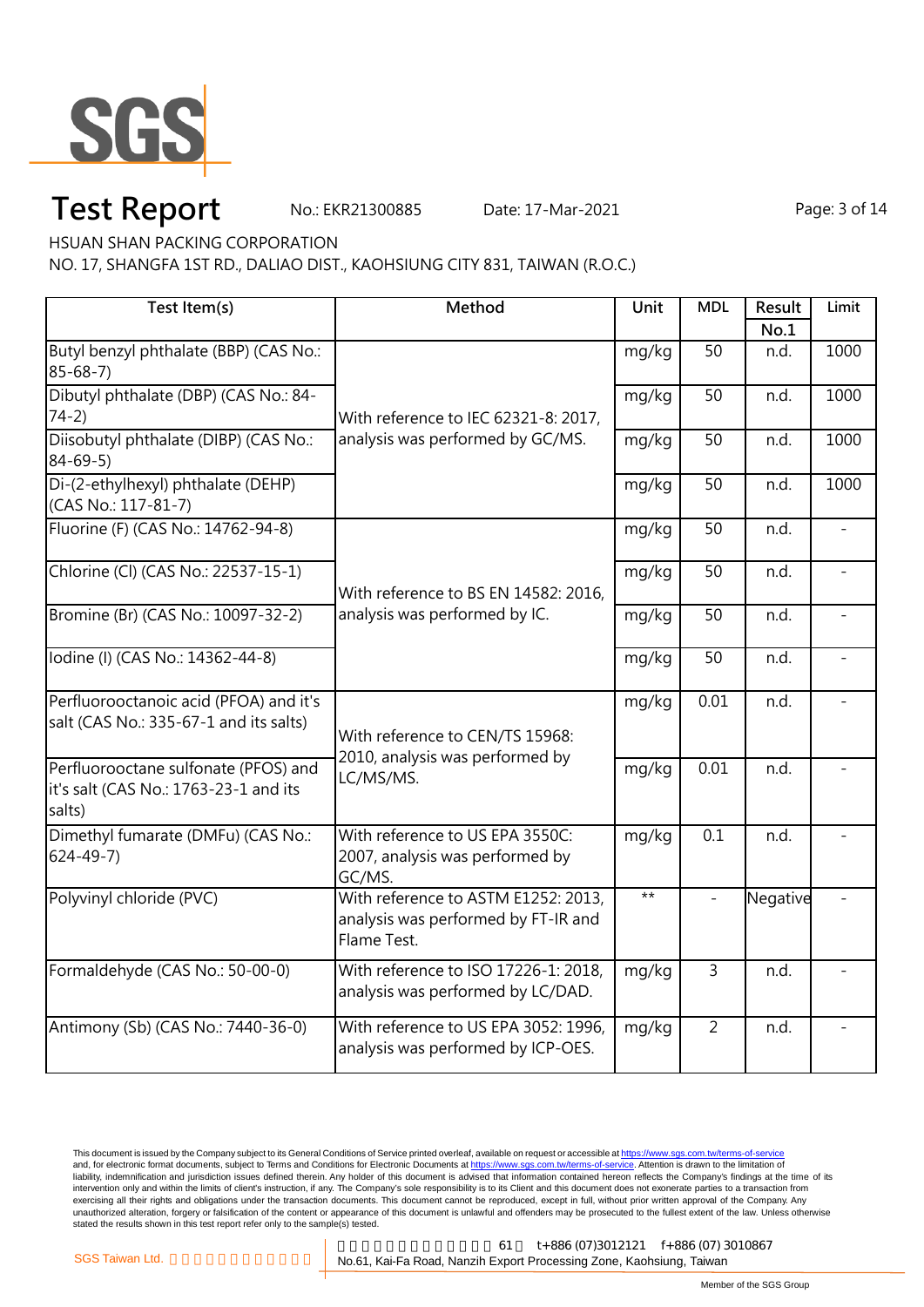

### **Test Report** No.: EKR21300885 Date: 17-Mar-2021 Page: 4 of 14

HSUAN SHAN PACKING CORPORATION

NO. 17, SHANGFA 1ST RD., DALIAO DIST., KAOHSIUNG CITY 831, TAIWAN (R.O.C.)

**Note:**

- 1. mg/kg = ppm;0.1wt% = 1000ppm
- 2. MDL = Method Detection Limit
- 3. n.d. = Not Detected ( Less than MDL)
- 4. "-" = Not Regulated
- 5. \*\*= Qualitative analysis (No Unit)
- 6. Negative = Undetectable ; Positive = Detectable
- 7. PFOS and its salts including : CAS No.: 29081-56-9, 2795-39-3, 29457-72-5, 70225-14-8, 56773-42-3, 251099-16-8, 307-35-7.
- 8. PFOA and its salts including : CAS No.: 3825-26-1, 335-95-5, 2395-00-8, 335-93-3, 335-66-0.
- 9. The statement of compliance conformity is based on comparison of testing results and limits.

This document is issued by the Company subject to its General Conditions of Service printed overleaf, available on request or accessible at https://www.sgs.com.tw/terms-of-service and, for electronic format documents, subject to Terms and Conditions for Electronic Documents at https://www.sgs.com.tw/terms-of-service. Attention is drawn to the limitation of liability, indemnification and jurisdiction issues defined therein. Any holder of this document is advised that information contained hereon reflects the Company's findings at the time of its intervention only and within the limits of client's instruction, if any. The Company's sole responsibility is to its Client and this document does not exonerate parties to a transaction from exercising all their rights and obligations under the transaction documents. This document cannot be reproduced, except in full, without prior written approval of the Company. Any<br>unauthorized alteration, forgery or falsif stated the results shown in this test report refer only to the sample(s) tested.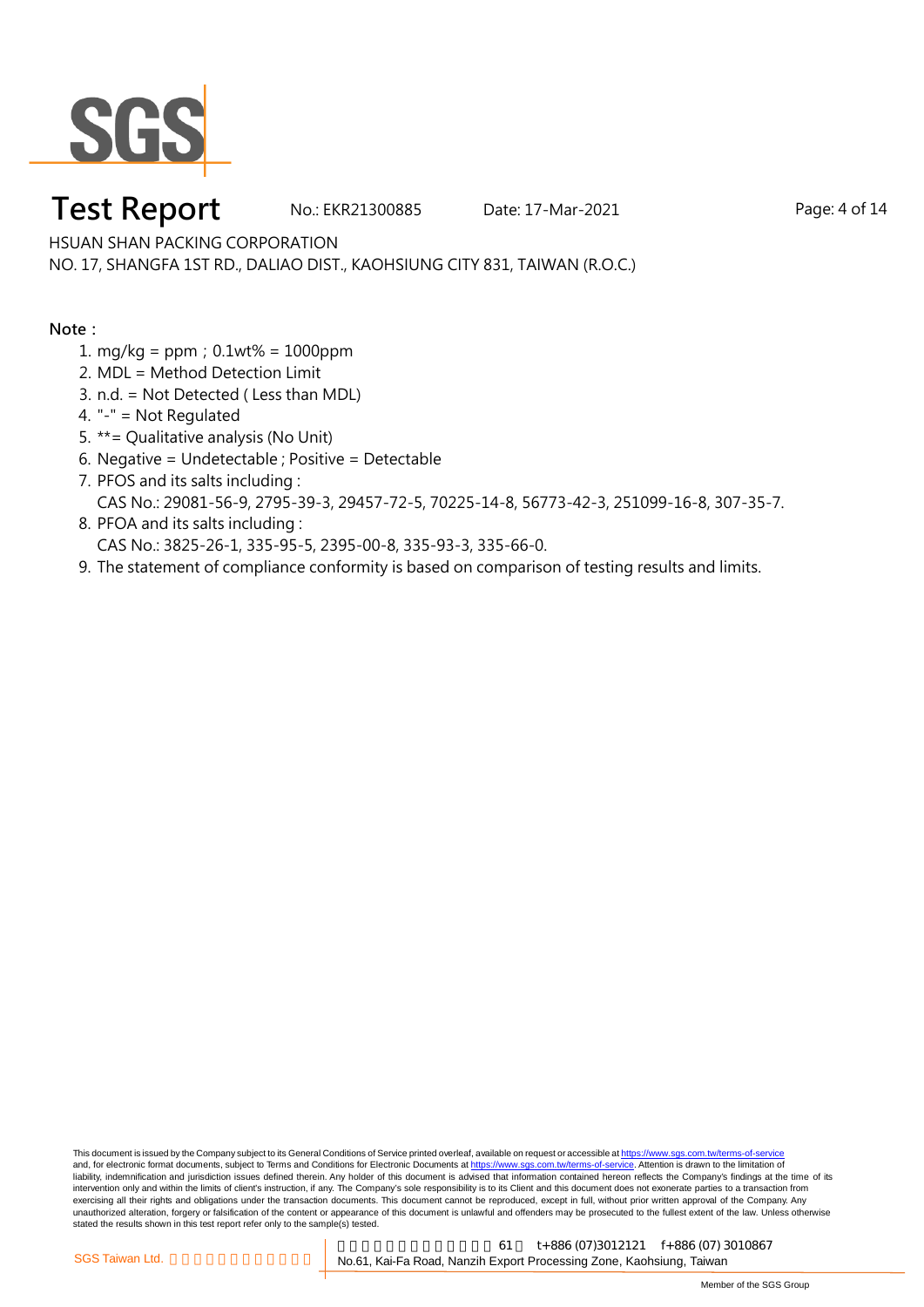

**Test Report** No.: EKR21300885 Date: 17-Mar-2021 Page: 5 of 14

HSUAN SHAN PACKING CORPORATION

NO. 17, SHANGFA 1ST RD., DALIAO DIST., KAOHSIUNG CITY 831, TAIWAN (R.O.C.)

#### **Analytical flow chart of Heavy Metal**

These samples were dissolved totally by pre-conditioning method according to below flow chart. ( $Cr<sup>6+</sup>$ 



This document is issued by the Company subject to its General Conditions of Service printed overleaf, available on request or accessible at <u>https://www.sgs.com.tw/terms-of-service</u><br>and, for electronic format documents, su liability, indemnification and jurisdiction issues defined therein. Any holder of this document is advised that information contained hereon reflects the Company's findings at the time of its intervention only and within the limits of client's instruction, if any. The Company's sole responsibility is to its Client and this document does not exonerate parties to a transaction from exercising all their rights and obligations under the transaction documents. This document cannot be reproduced, except in full, without prior written approval of the Company. Any<br>unauthorized alteration, forgery or falsif stated the results shown in this test report refer only to the sample(s) tested.

高雄市楠梓加工出口區開發 61 t+886 (07)3012121 f+886 (07) 3010867 SGS Taiwan Ltd. **Component Component Component No.61**, Kai-Fa Road, Nanzih Export Processing Zone, Kaohsiung, Taiwan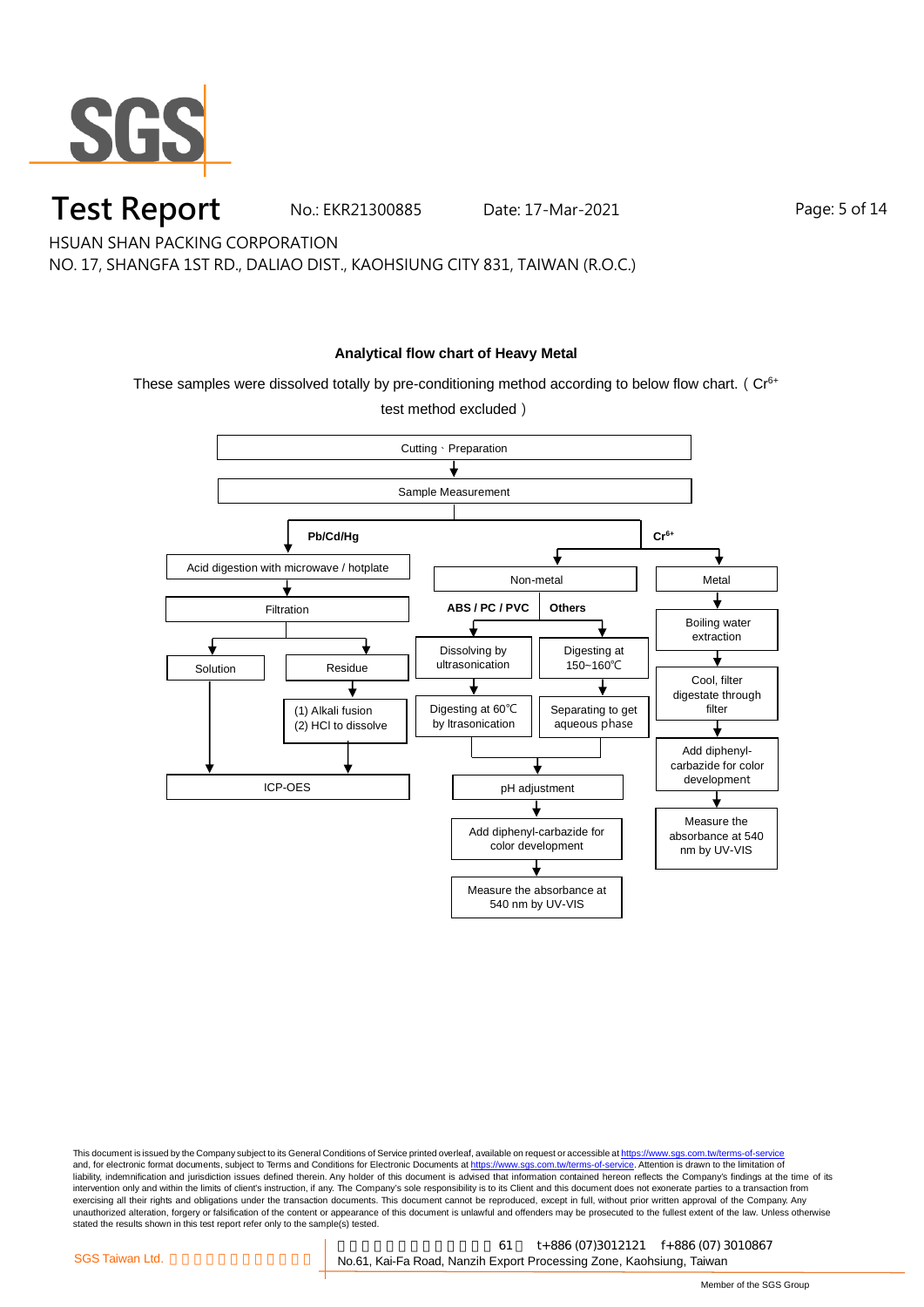

## **Test Report** No.: EKR21300885 Date: 17-Mar-2021 Page: 6 of 14

HSUAN SHAN PACKING CORPORATION

NO. 17, SHANGFA 1ST RD., DALIAO DIST., KAOHSIUNG CITY 831, TAIWAN (R.O.C.)

### **PBB/PBDE analytical FLOW CHART**

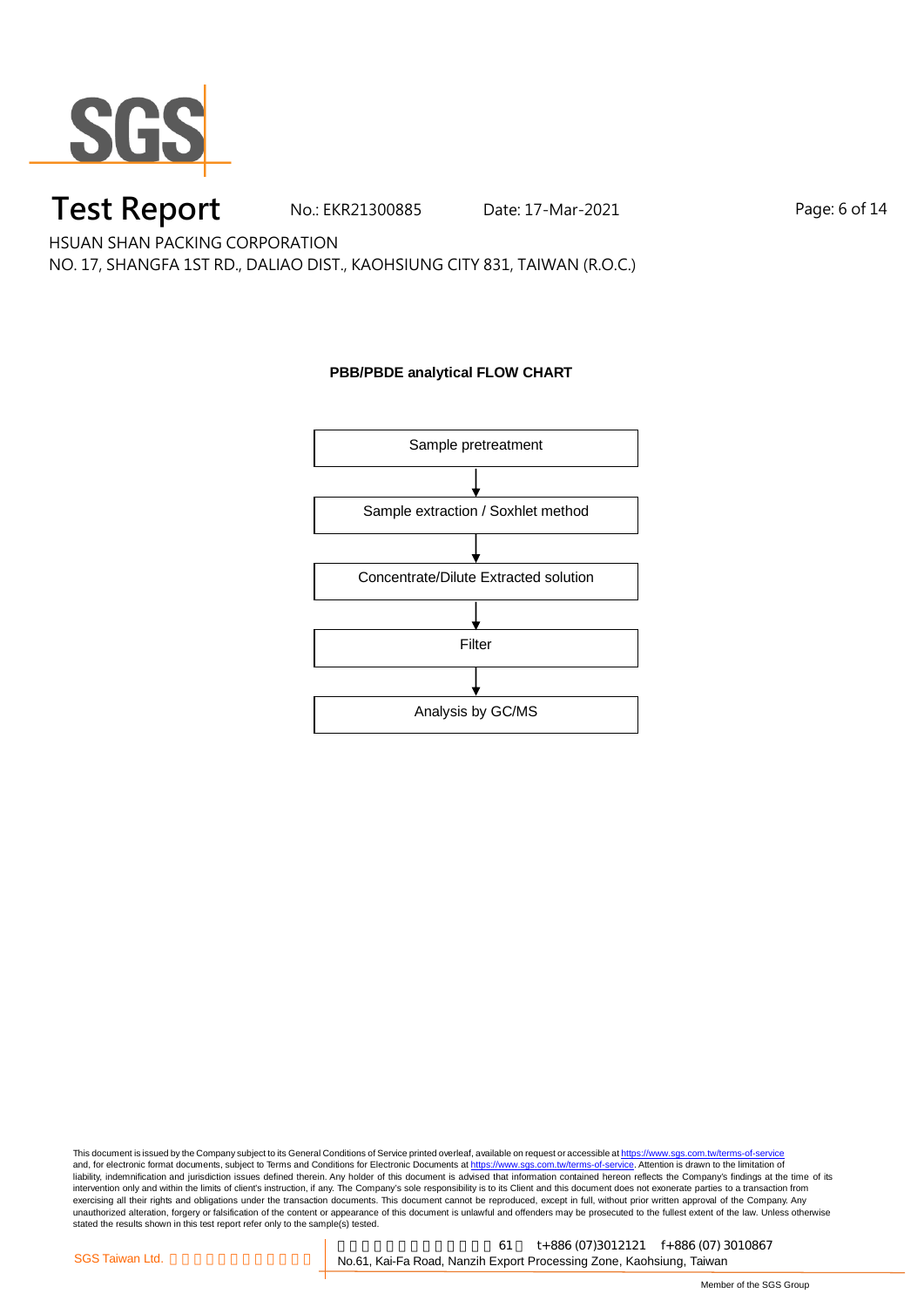

# **Test Report** No.: EKR21300885 Date: 17-Mar-2021 Page: 7 of 14

HSUAN SHAN PACKING CORPORATION

NO. 17, SHANGFA 1ST RD., DALIAO DIST., KAOHSIUNG CITY 831, TAIWAN (R.O.C.)

#### **Analytical flow chart of phthalate content**

【Test method: IEC 62321-8】

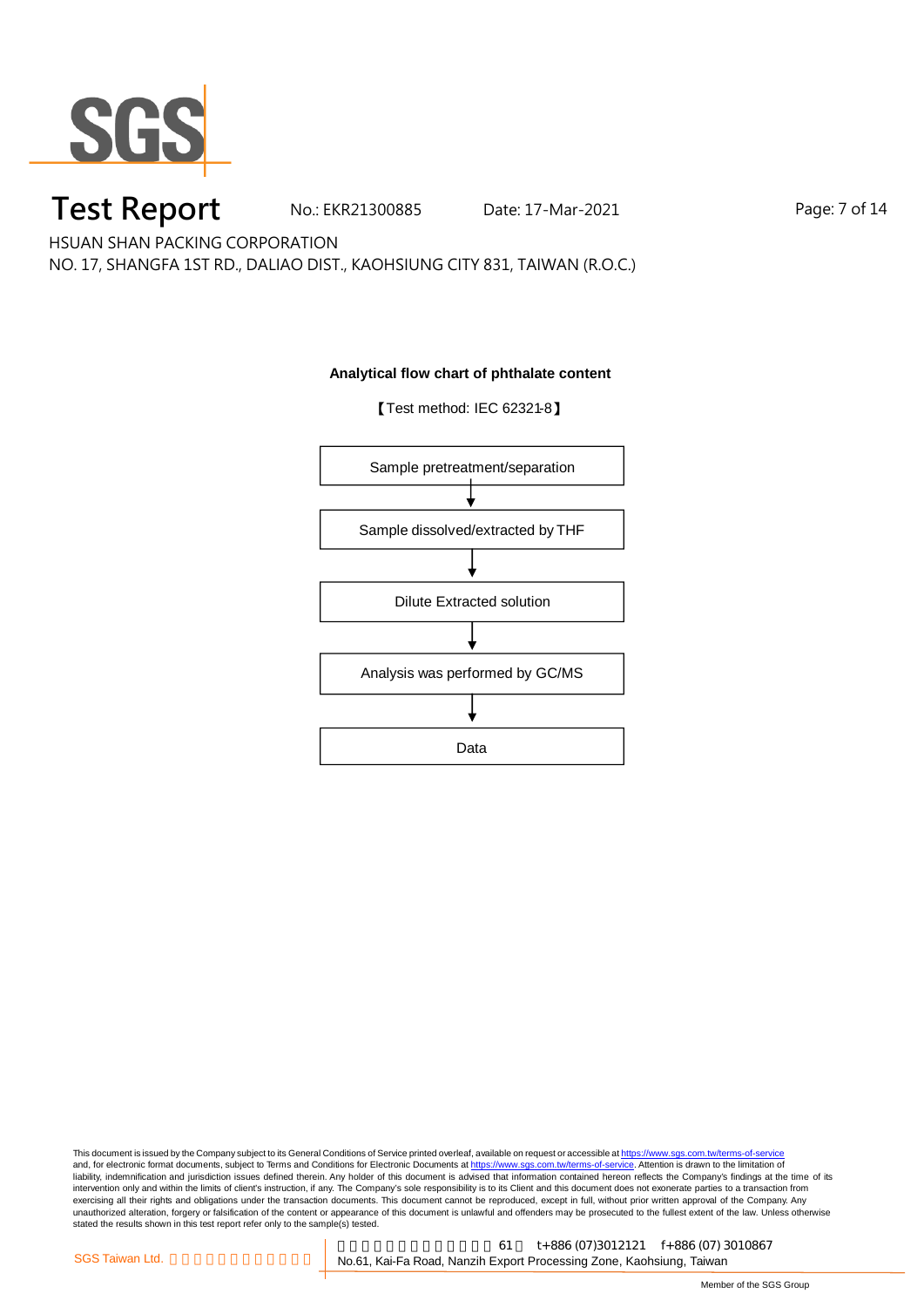

### **Test Report** No.: EKR21300885 Date: 17-Mar-2021 Page: 8 of 14

HSUAN SHAN PACKING CORPORATION

NO. 17, SHANGFA 1ST RD., DALIAO DIST., KAOHSIUNG CITY 831, TAIWAN (R.O.C.)

#### **Analytical flow chart of Halogen**

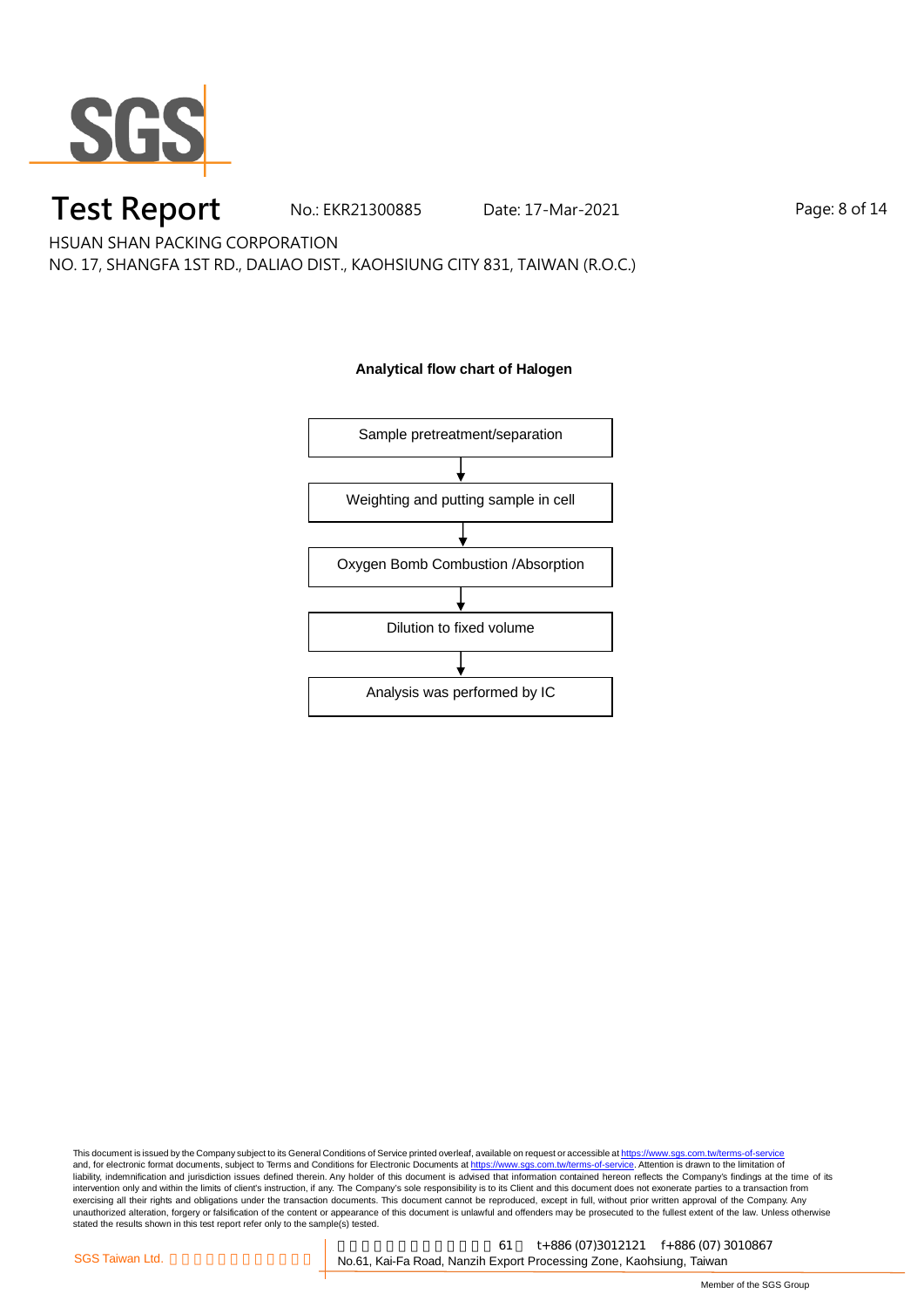

## **Test Report** No.: EKR21300885 Date: 17-Mar-2021 Page: 9 of 14

HSUAN SHAN PACKING CORPORATION

NO. 17, SHANGFA 1ST RD., DALIAO DIST., KAOHSIUNG CITY 831, TAIWAN (R.O.C.)

#### **Analytical flow chart - PFOA/PFOS**



This document is issued by the Company subject to its General Conditions of Service printed overleaf, available on request or accessible at <u>https://www.sgs.com.tw/terms-of-service</u><br>and, for electronic format documents, su liability, indemnification and jurisdiction issues defined therein. Any holder of this document is advised that information contained hereon reflects the Company's findings at the time of its intervention only and within the limits of client's instruction, if any. The Company's sole responsibility is to its Client and this document does not exonerate parties to a transaction from exercising all their rights and obligations under the transaction documents. This document cannot be reproduced, except in full, without prior written approval of the Company. Any<br>unauthorized alteration, forgery or falsif

高雄市楠梓加工出口區開發 61 t+886 (07)3012121 f+886 (07) 3010867 SGS Taiwan Ltd. <br> **CGS Taiwan Ltd.** Consumer States No.61, Kai-Fa Road, Nanzih Export Processing Zone, Kaohsiung, Taiwan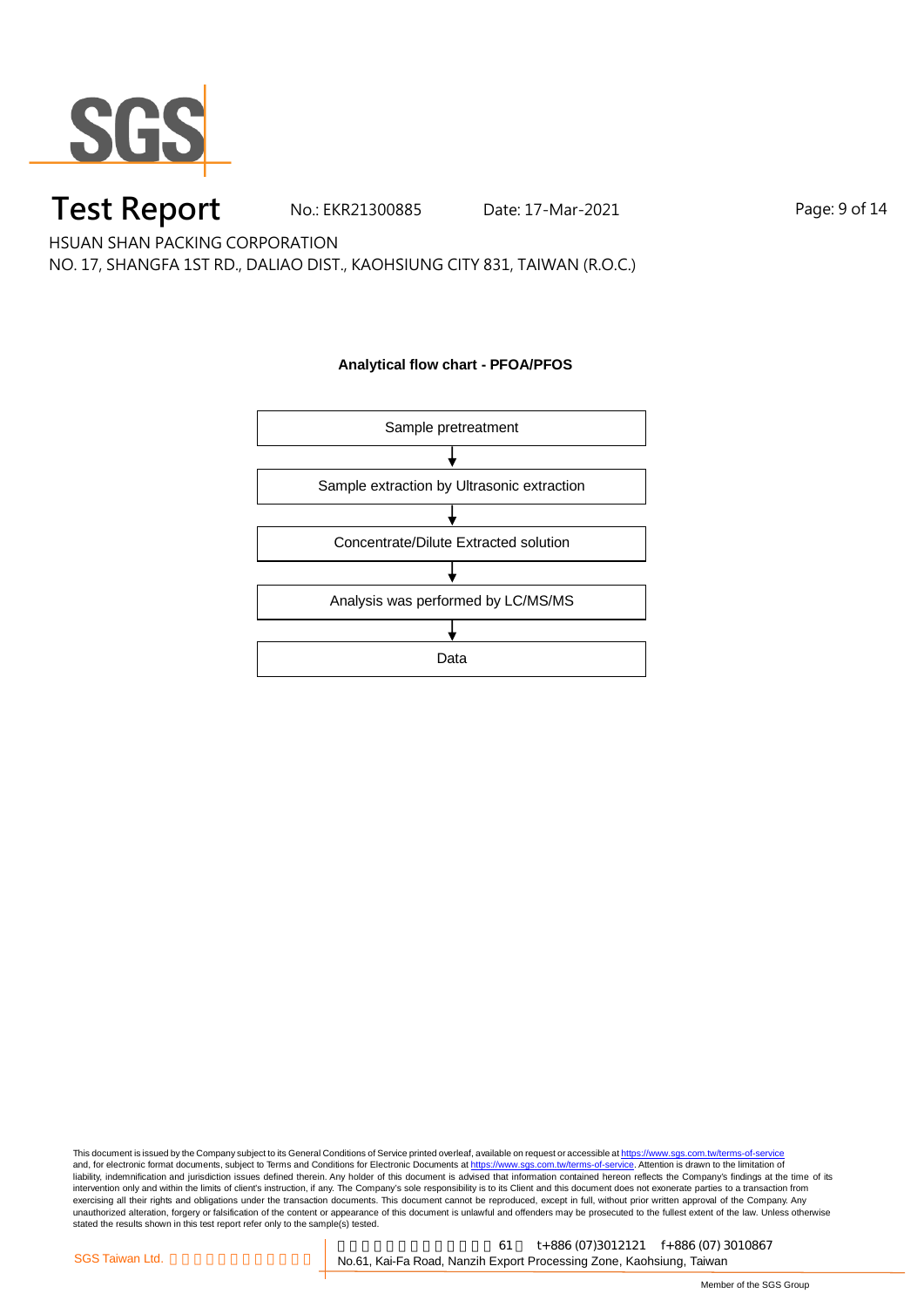

### **Test Report** No.: EKR21300885 Date: 17-Mar-2021 Page: 10 of 14

HSUAN SHAN PACKING CORPORATION

NO. 17, SHANGFA 1ST RD., DALIAO DIST., KAOHSIUNG CITY 831, TAIWAN (R.O.C.)

#### **Analytical flow chart of Dimethyl Fumarate**

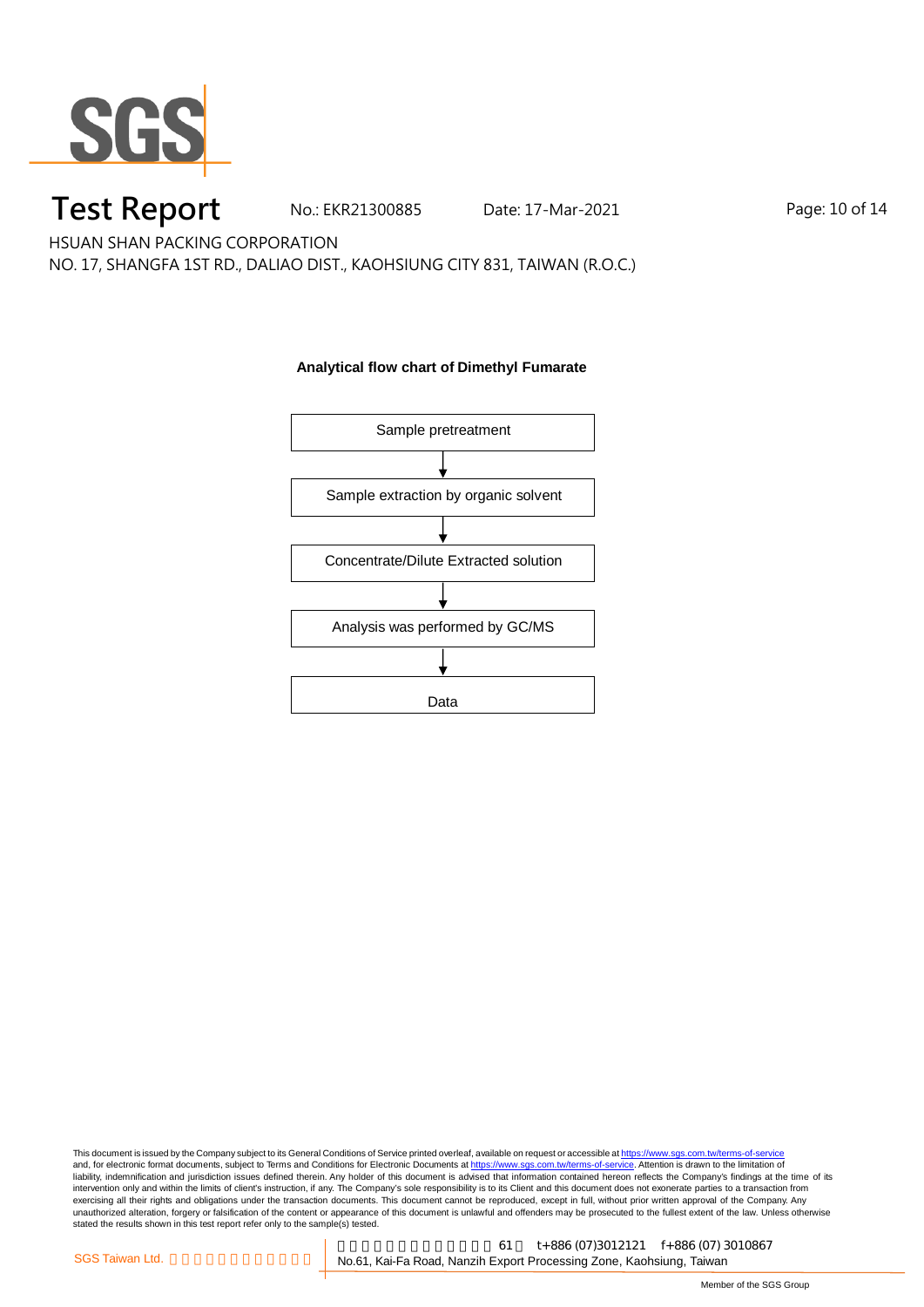

### **Test Report** No.: EKR21300885 Date: 17-Mar-2021 Page: 11 of 14

HSUAN SHAN PACKING CORPORATION

NO. 17, SHANGFA 1ST RD., DALIAO DIST., KAOHSIUNG CITY 831, TAIWAN (R.O.C.)

**Analysis flow chart - PVC**Sample pre-treatment Flame test Sample analyzed by FTIR Check wave-number of C-Cl bonding Data

This document is issued by the Company subject to its General Conditions of Service printed overleaf, available on request or accessible at <u>https://www.sgs.com.tw/terms-of-service</u><br>and, for electronic format documents, su liability, indemnification and jurisdiction issues defined therein. Any holder of this document is advised that information contained hereon reflects the Company's findings at the time of its intervention only and within the limits of client's instruction, if any. The Company's sole responsibility is to its Client and this document does not exonerate parties to a transaction from exercising all their rights and obligations under the transaction documents. This document cannot be reproduced, except in full, without prior written approval of the Company. Any<br>unauthorized alteration, forgery or falsif

高雄市楠梓加工出口區開發 61 t+886 (07)3012121 f+886 (07) 3010867 SGS Taiwan Ltd. **Company of the Constructed Training No.61**, Kai-Fa Road, Nanzih Export Processing Zone, Kaohsiung, Taiwan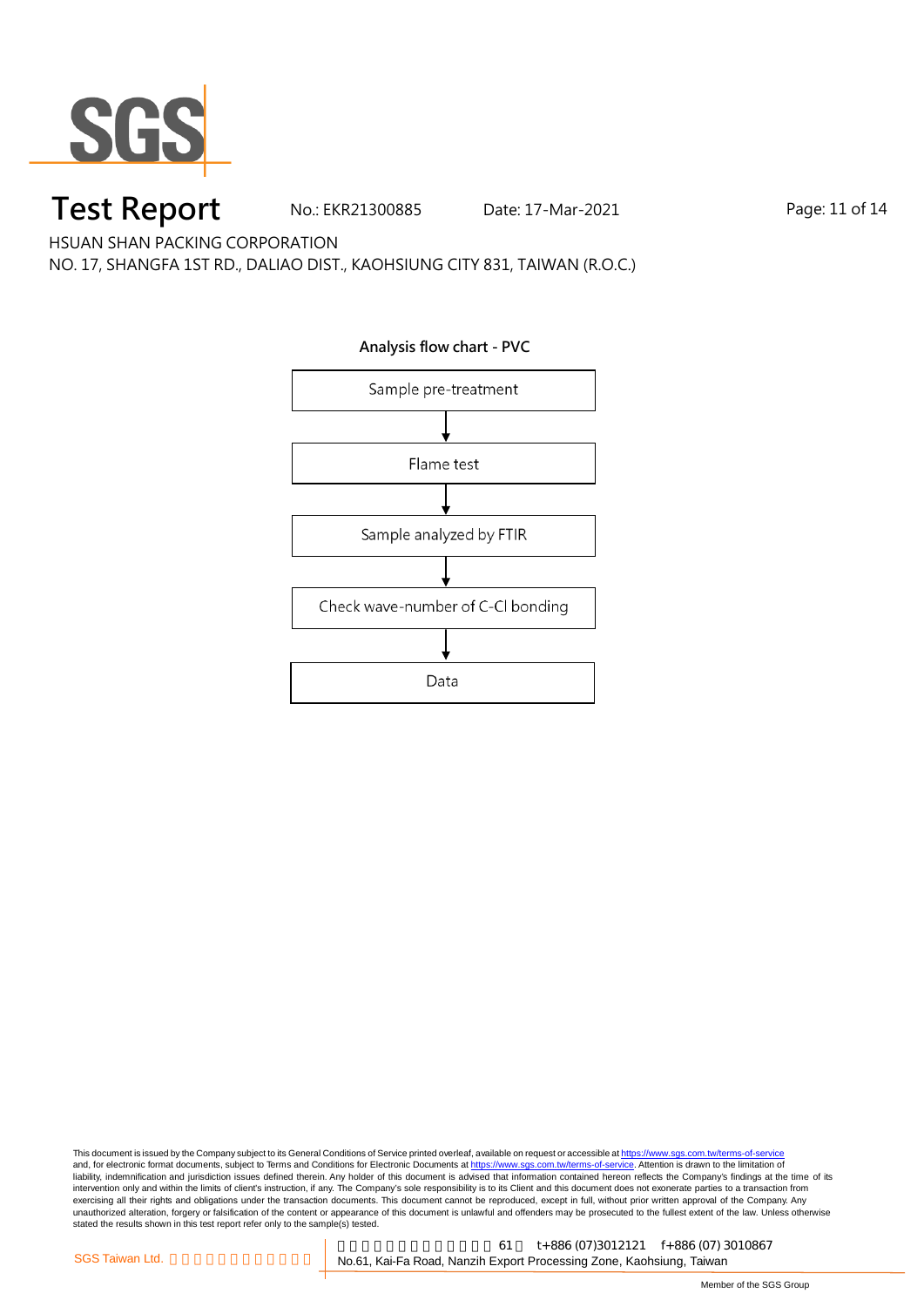

### **Test Report** No.: EKR21300885 Date: 17-Mar-2021 Page: 12 of 14

HSUAN SHAN PACKING CORPORATION

NO. 17, SHANGFA 1ST RD., DALIAO DIST., KAOHSIUNG CITY 831, TAIWAN (R.O.C.)

#### **Analytical flow chart - Formaldehyde**

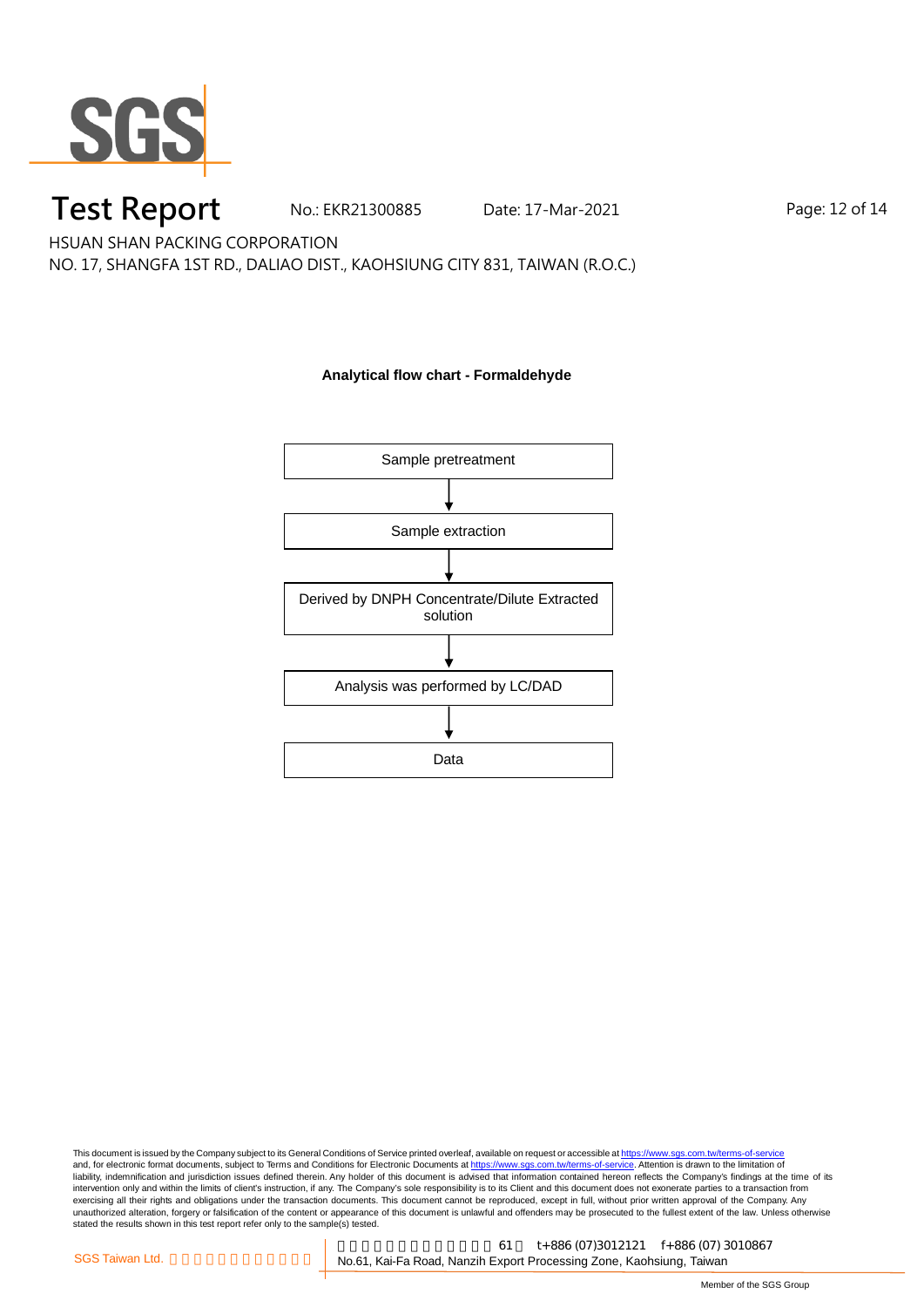

## **Test Report** No.: EKR21300885 Date: 17-Mar-2021 Page: 13 of 14

HSUAN SHAN PACKING CORPORATION

NO. 17, SHANGFA 1ST RD., DALIAO DIST., KAOHSIUNG CITY 831, TAIWAN (R.O.C.)

#### **Analytical flow chart of Heavy Metal**

These samples were dissolved totally by pre-conditioning method according to below flow chart.

【Reference method:US EPA 3051、US EPA 3052】



This document is issued by the Company subject to its General Conditions of Service printed overleaf, available on request or accessible at <u>https://www.sgs.com.tw/terms-of-service</u><br>and, for electronic format documents, su liability, indemnification and jurisdiction issues defined therein. Any holder of this document is advised that information contained hereon reflects the Company's findings at the time of its intervention only and within the limits of client's instruction, if any. The Company's sole responsibility is to its Client and this document does not exonerate parties to a transaction from exercising all their rights and obligations under the transaction documents. This document cannot be reproduced, except in full, without prior written approval of the Company. Any<br>unauthorized alteration, forgery or falsif stated the results shown in this test report refer only to the sample(s) tested.

高雄市楠梓加工出口區開發 61 t+886 (07)3012121 f+886 (07) 3010867 SGS Taiwan Ltd. **Component Component Component No.61**, Kai-Fa Road, Nanzih Export Processing Zone, Kaohsiung, Taiwan